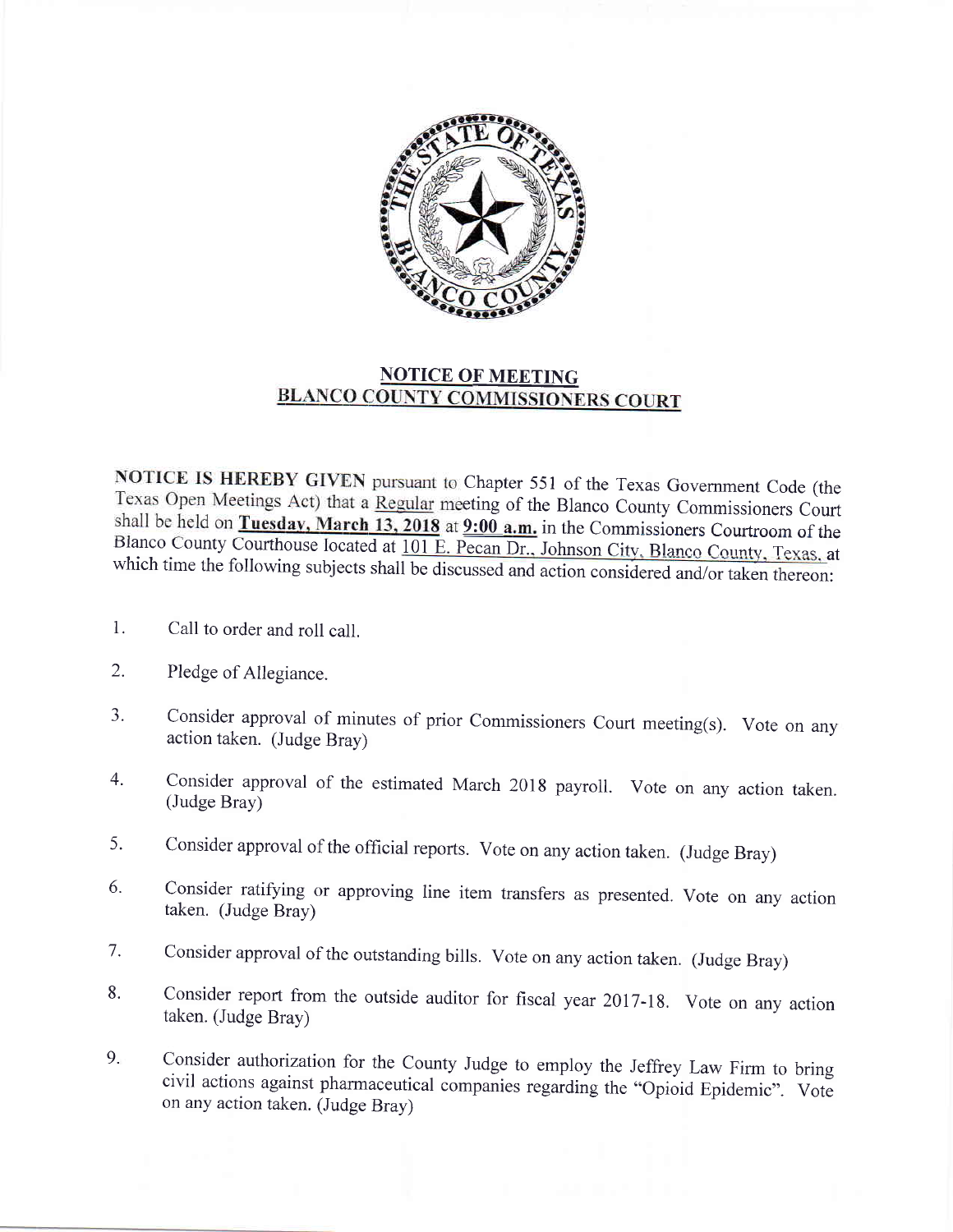- t0. Consider authorization to advertise for paving within Precinct 4. Vote on any action<br>taken. (Commissioner Granberg)
- 11. Consider authorization for the County Judge to enter into a contract with GVTC to <sup>a</sup> downgraded model of telephones at the South Annex for a savings of \$327.60. Vote on any action taken. (Judge Bray)
- t2. Consider appointment of Commissioner Sultemeier to the Capital Area Housing Finance<br>Corporation Board of Directors to serve a four-year term beginning October 22, 2017 and<br>ending October 21, 2021 or until his successor is any action taken. (Judge Bray)
- 13. Consider setting the dates for the Countywide Cleanup (April 28<sup>th</sup>) and the HHW event (September 22<sup>nd</sup>). Vote on any action taken. (Commissioner Granberg)
- 14. Consider approval of the Household Hazardous Waste (HHW) contract with CApCOG. Vote on any action taken. (Commissioner Granberg))
- Consider burn ban. Vote on any action taken. (Judge Bray) 15.
- Consider authorization for the County Judge to enter into a contract with Heartland Commissary to provide additional commissary services for inmates. Vote on any action taken. (Sheriff Jackson) 16.
- Consider authorization for the County Judge to sign an Intergovernmental Agreement for Law Enforcement Assistance with Horseshoe Bay Police Department. Vote on any action taken. (Sheriff Jackson) 17.
- Consider approval of the proposed budget calendar for fiscal year 2018-19. Vote on any action taken. (Judge Bray) 18.
- Consider authorization for the County Judge to enter into a contract with Zuecher Technologies for the purchase of a computer aided dispatch (CAD) system. Vote on any action taken. (Judge Bray) 19.
- Adjoum. 20.